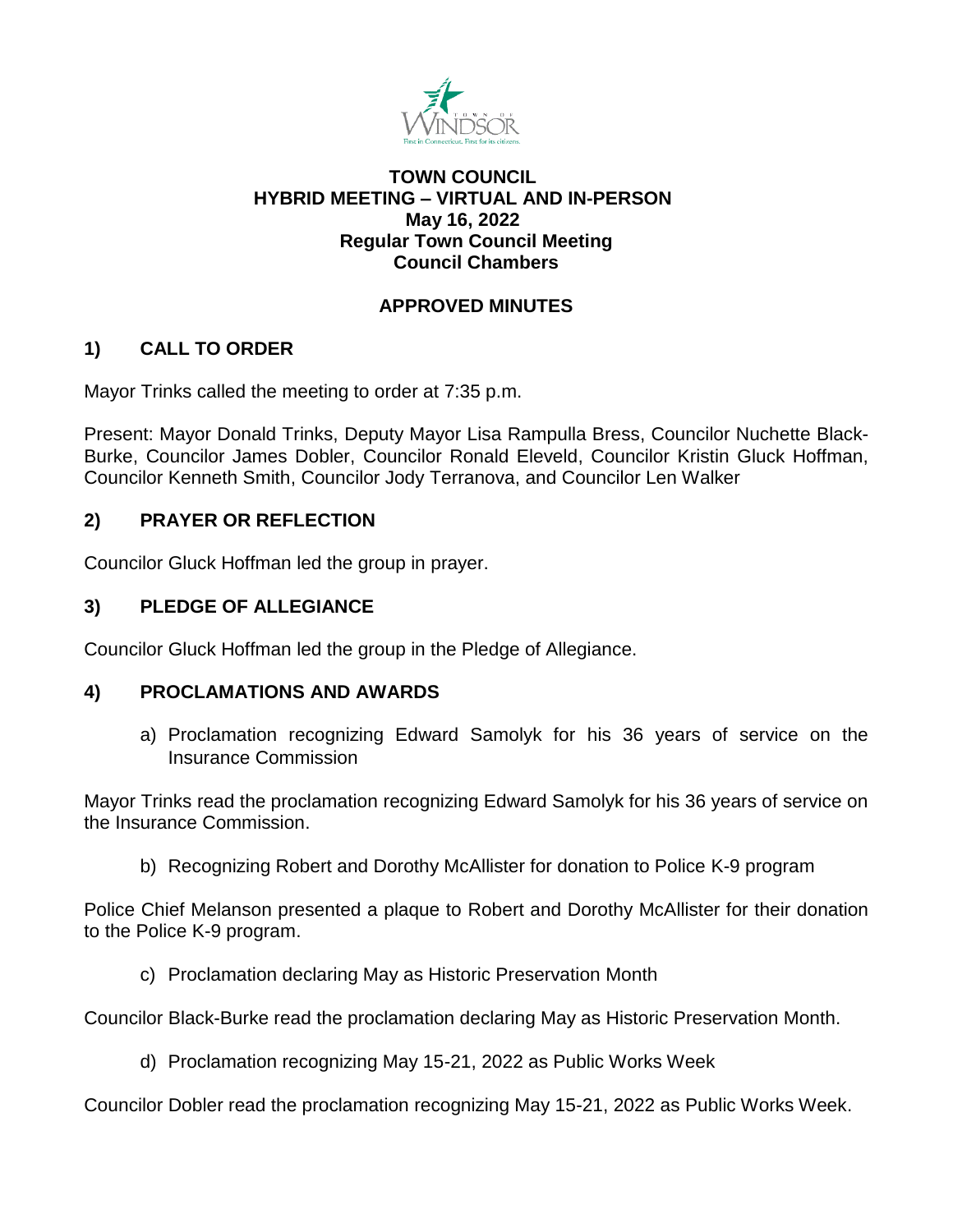# **5) PUBLIC COMMUNICATIONS AND PETITIONS**

Marilyn Adamo, 453 Tributary Lane, is the President of Rivertown Village homeowner's association and she congratulated the Town Manager and the Town Council for a 0% tax increase this year while still accomplishing to maintain services and the quality of life that all have come to enjoy in this town. Representatives from Rivertown Village have attended meetings and spoken to Council several times this year and are here again to remind the Council that they are waiting for tax fairness in the form of rebates for services for their community because they pay over \$366,000 in taxes for 58 homes and receive no services or assistance from the town. The Rivertown Village community is 16 years old and has been maintaining it without any assistance from the town. She stated that soon they will have major expenses for roads and structures in the community. These expenses will come from the resident's pockets and reserve funds. She was thankful to Councilors who have taken the time to meet with them and listen to what other towns are doing in similar situations. She stated that it is time for some action and fairness from all the town Council members.

## **6) COMMUNICATIONS FROM COUNCIL MEMBERS**

## Councilor Dobler – None

Councilor Walker stated that he wanted to remind Council and the Town Manager to put HACTAC (Hartford Area Cable Television Advisory Commission) on an upcoming agenda to present to town Council. He also stated that he admired the tenacity and perseverance of Marilyn and others from Rivertown Village. They have been to many meetings and he has spoken with them one on one. He echoes their sentiments and hopes we can come up with a plan.

Councilor Terranova gave a COVID-19 update. She reported that the town is in a high transmission level and the recommendations are that everyone indoors should be wearing masks to help protect those around them. She encouraged people to wear their masks and to get their vaccines or get their boosters. She also encouraged people to stay home if they are sick and to make sure to have home tests kits available if you are not feeling well so they can get tested before being around others.

## Councilor Gluck Hoffman – None

Councilor Black-Burke acknowledged the town's police officers. In her neighborhood, they had to reach out recently to the Police Department to help with a situation. She stated per usual, the Windsor Police Department was there, they showed up and joined in and assisted. She commended them and stated they are always trying to do their best to help the community. She also reminded residents and those who drive through town to please slow down while driving.

Councilor Eleveld reminded everyone that the Shad Derby will take place this weekend. There will be a parade on Saturday, May 21 with festivities on the green. It is an event that has a long history in Windsor.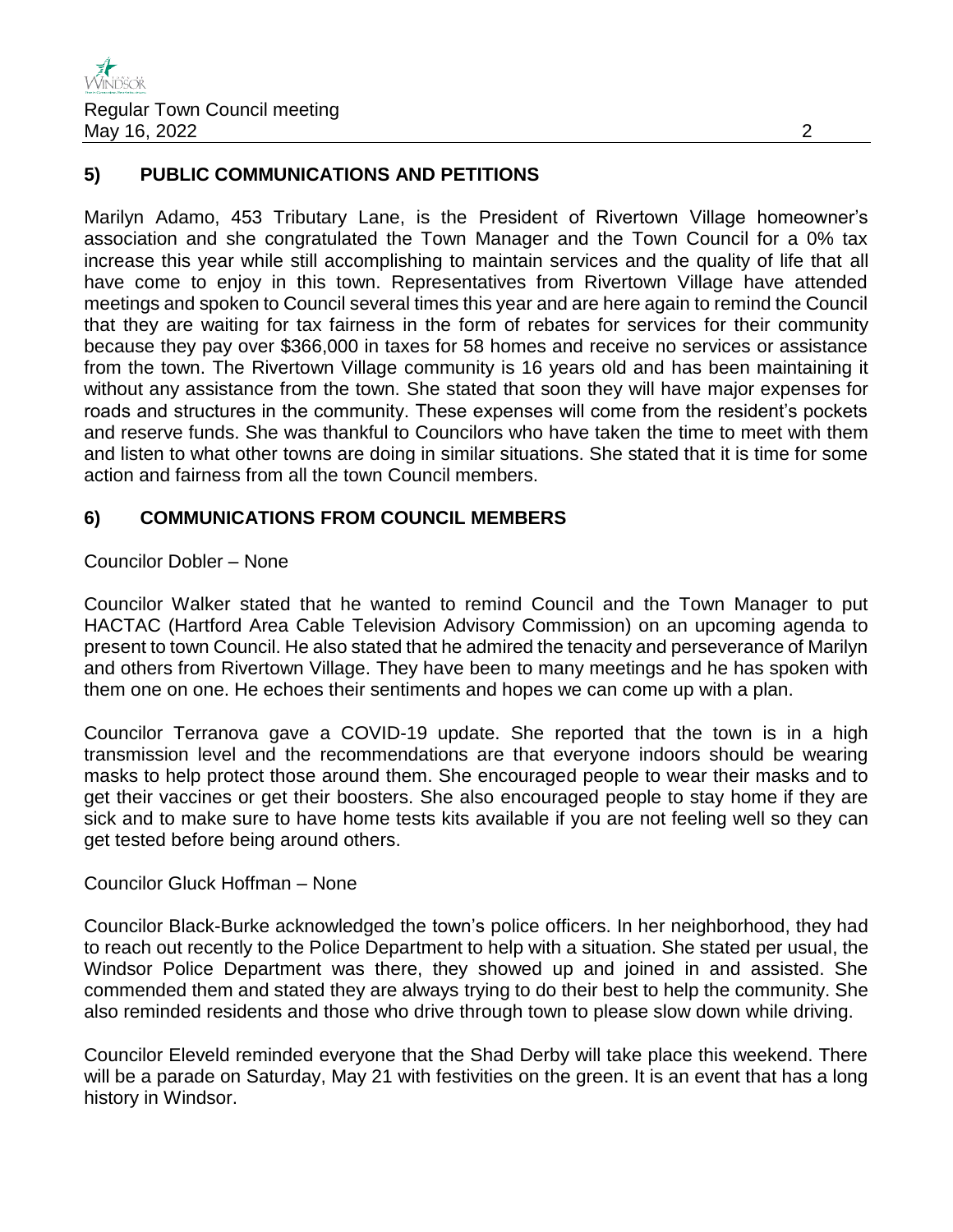

Deputy Mayor Rampulla Bress wished everyone a happy belated Mother's Day and hoped they had a wonderful day. She also mentioned Asian Pacific American Heritage Month celebrations this month. At UConn, they are having an official celebration on Thursday, May 26 from 6:30- 8:30 p.m. Lastly, she sent her thoughts and prayers to the people in Buffalo, NY and wanted to let them know that we are thinking of them and send our condolences.

Councilor Smith reflected on the budget process that the Council just went through since it was his first time doing this as a Council member. It was a privilege to work with the Town Manager and the Finance Department. He thanked Councilor Eleveld for his expertise and guidance and also former Council member Donald Jepsen for his assistance as well. He stated it is on his radar to look into an abatement for the 55 and older communities of about \$500 but it would be up to the rest of the Council to decide.

Mayor Trinks offered his time to Councilor Hoffman to give an insight on the weekend plan with the Shad Derby. Councilor Hoffman stated that the Shad Derby will start at 9 a.m. this Saturday and the road race will begin at 10 a.m. so the roads will be closed between 9:15 and 9:30 a.m. She announced that two weeks ago, they did crown a queen and her court. She stated that she appreciated the courts hard work along with the sponsors and local businesses.

# **7) REPORT OF APPOINTED BOARDS AND COMMISSIONS**

a) Public Building Commission

Chair Richard Hazelton gave a report on the following 11 projects:

## **1. Fire and EMS Station Design Project – 9912**

The general contractor (GC) is scheduled to repair the apparatus bay epoxy floor coating this week. These repairs are under warranty with no costs to Windsor. This work will change the warranty date of this floor from January 1, 2022 to May 24, 2022. The PBC is holding \$276,000 in retainage fees until this floor is corrected to our satisfaction.

**2. Sage Park Middle School Energy HVAC Efficiencies Upgrades Project Phase Two – 9519**

The contract has been signed with general contractor Sav-Mor Cooling of Southington, CT, town staff, the architect, and general contractor are scheduled to have a coordination meeting at end of this month. Due to the delays in this project's approval; the project's work is now scheduled to be completed in late November of this year. We still expect all of the remaining first floor classrooms air conditioning to be completed by first day of the fall school session.

## **3. Aquatic Facilities Improvements Design –**

The PBC received an update from town staff at its last meeting. Design work continues work communications continue with town staff and the architect.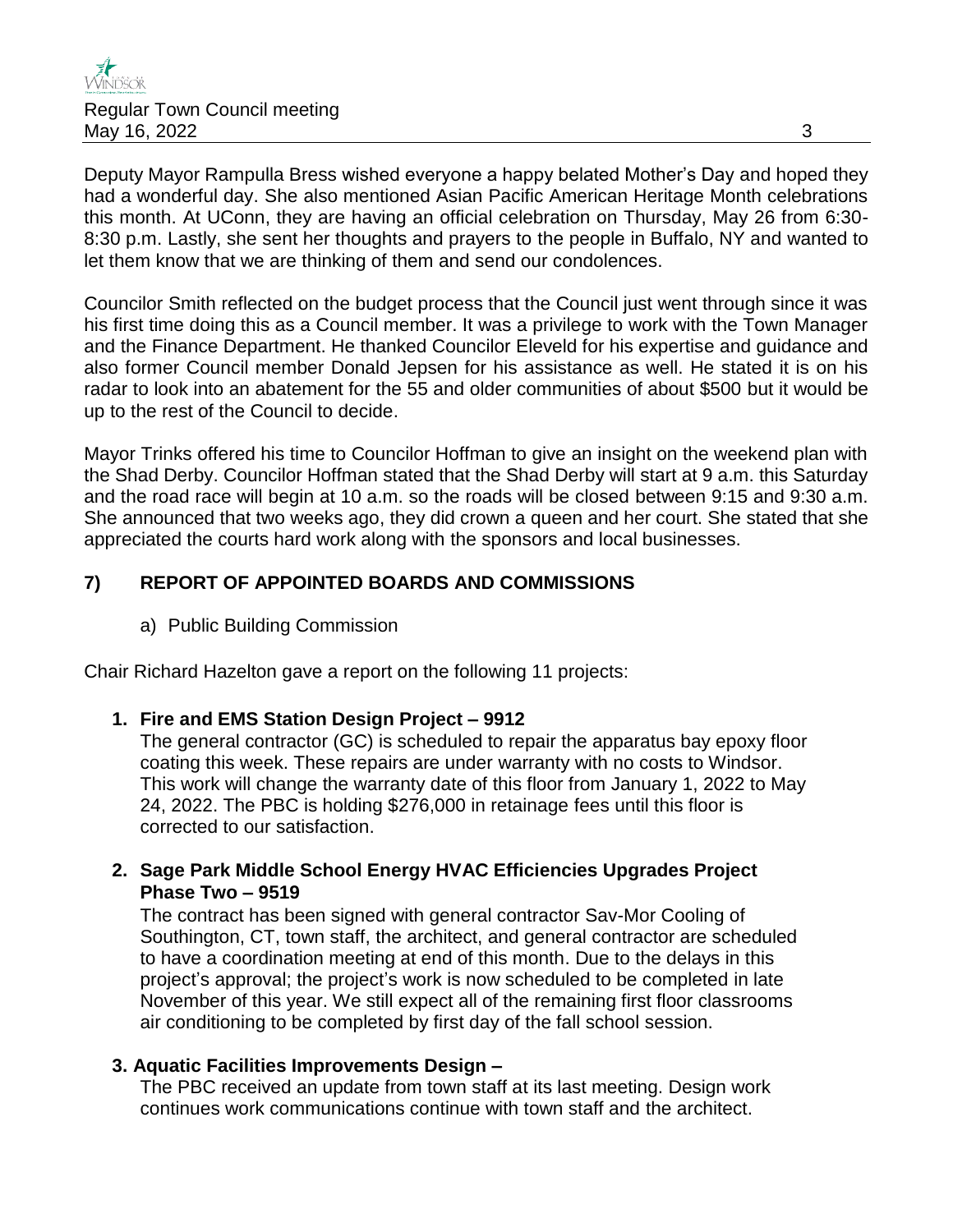## **4. Milo Peck School HVAC Construction – 9538**

The PBC awaits further direction on this project from the Town Council to proceed.

### **5. Clover Street School Roof Replacement Design Project – 9549**

The project design architect, Hibbard & Rosa, is working on the roof design. The PBC has received and reviewed preliminary schematic drawings at its last meeting. The PBC approved the architect to move forward with construction drawings.

## **6. Design for LP Wilson Community Center HVAC Renovations – 9551**

The PBC received a project schematic update design from the architect, Silver Petrucelli, at its last meeting. The architect presented three options for the design of the replacement HVAC systems. The PBC selected option two, which is the more energy efficient option, which includes heat pumps for air conditioning and heating and Direct Outdoor Air Systems for ventilation.

## **7. Design for 330 Windsor Ave. Community Center Gym HVAC Renovations – 9550**

The PBC has awarded this project to Action Air of Southington, CT. Submittals are in the process of being reviewed by town staff and the project architect. Due to current logistics issues, we expect this work to begin in plus or minus fourteen weeks.

#### **8. Design for Clover Street School Restroom ADA Code Compliances – 9552**

The architect, Russel & Dawson met with the BOE and town staff to review preliminary design drawings on May  $9<sup>th</sup>$ . The PBC expects to review schematic design drawings at one of their upcoming meetings.

#### **9. Design for LP Wilson BOE Restroom Renovations – 9553**

The architect, Russel & Dawson met with the BOE and town staff to review preliminary design drawings on May  $9<sup>th</sup>$ . The PBC expects to review schematic design drawings at one of their upcoming meetings.

#### **10.LP Wilson Social Services Relocation Project**

The PBC reviewed bids at its last meeting. The PBC has awarded this project to Frank Zinno and Associates. Town staff and the General Contractor will hold a coordination meeting to determine the project's schedule.

#### **11. O'Brien Field House Renovation Design Project**

The PBC reviewed qualification proposals from architects at its last meeting. They invited two firms to come in and meet for interviews with the PBC.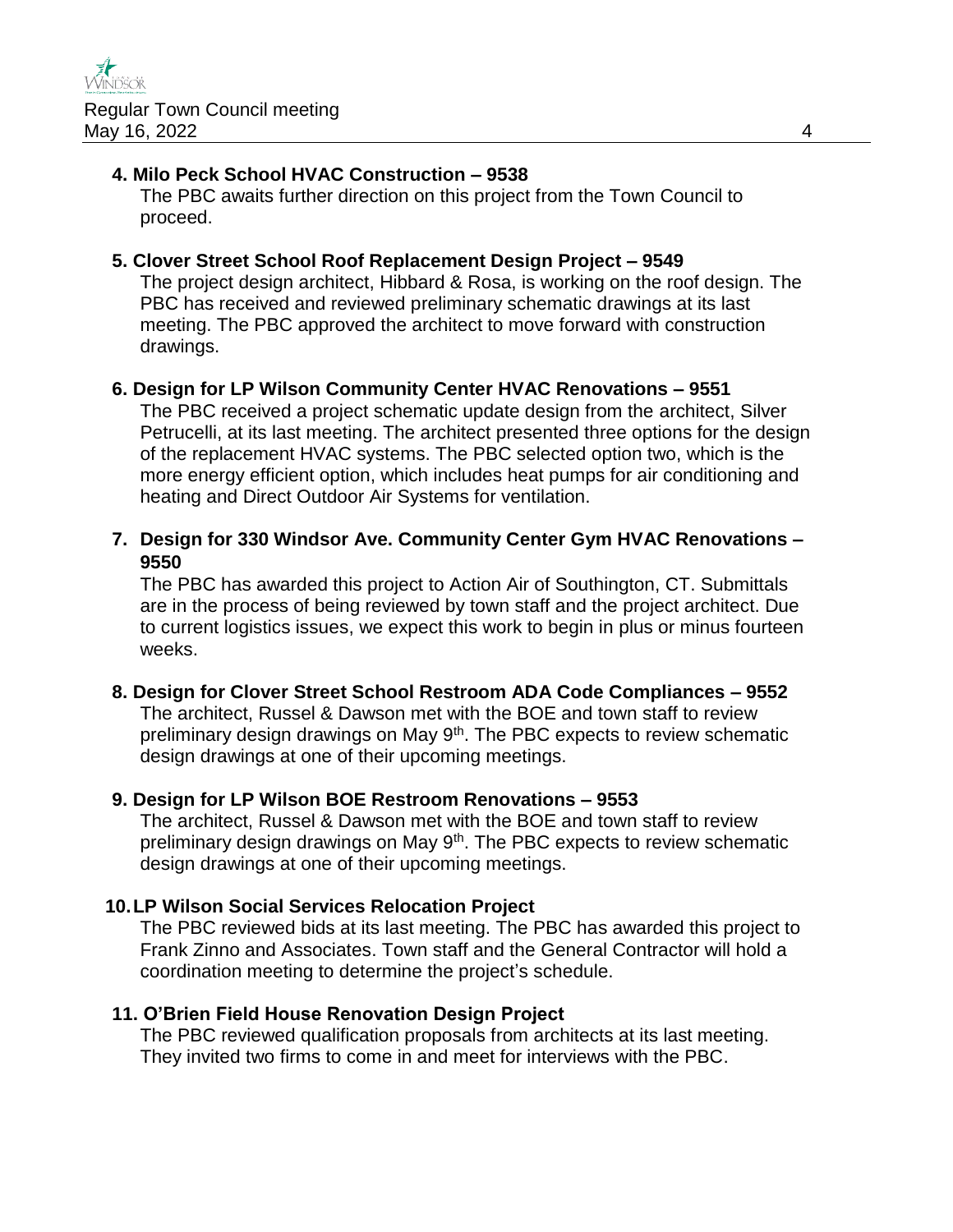# **8) TOWN MANAGER'S REPORT**

## **Memorial Day Observances and Parade Monday, May 30th**

On Monday, May 30, 2022, the town will hold several ceremonies in observance of Memorial Day. The first will be held at the Elm Grove Cemetery located in Poquonock beginning at 8 a.m. followed by a ceremony at Veteran's Cemetery on East Street at 9 a.m. Following the ceremony at Veteran's Cemetery, the Memorial Day Parade will proceed to Windsor Town Hall via Poquonock Avenue. The parade usually arrives in the center of town between 9:45 a.m. and 10 a.m. The 10 a.m. ceremony at town hall will include a special flag ceremony performed by members of Windsor scouting.

This year's Parade Marshal is Windsor resident Steve Porcaro. Steve served in Navy Medicine as a Hospital Corpsman, Surgical Technologist, and First Assistant in the United States Navy from 1982 – 1988. During that time, he was stationed at Great Lakes, IL, Oakland, CA, and Groton, CT. He is originally from Medford MA and moved to Windsor after leaving the service. He lives in Windsor with his wife and his three sons who attended Windsor Public Schools before becoming active duty Unites States Marines. He volunteers in the community with Boy Scout Troop 203, the Windsor Historical Society, and with local veterans' groups including, Gray-Dickinson Post 59 - The American Legion, Peter P. Monaco Jr. Detachment 40, Marine Corps League, Open Doors Outdoors, and the Eastern Connecticut Veteran's Center. In addition, he serves on the Board of Directors for Windsor Community Television, and the Windsor Chamber of Commerce.

In case of rain, one single ceremony is held at 10:00 AM in the Town Hall Council Chambers. Contact 860-285-1835 with any other questions.

## **Dog License Renewals**

The renewal Period is June 1 -30, 2022. The Town Clerk's office encourages all dog owners to renew their dog's license online or through the mail. For your convenience, you may also drop off your dog's license renewal payment in the Tax Collector's drop box conveniently located in our town hall parking lot. Dog licenses are required by state law for dogs six months or older. Newly obtained dogs must be licensed within 30 days of new ownership. There is a late fee for licenses renewed after June 30th.

**Online Renewals –** Online renewals will be available on our website at [www.townofwindsorct.com](http://www.townofwindsorct.com/) beginning on June 1st.

**Renew by mail or drop box –** Enclose a check payable to the Town of Windsor and a selfaddressed, stamped return envelope. Dog tags will be mailed to the owner in the self-address stamped envelope. Rabies vaccination certificates are required for any dog that had its rabies vaccination updated since last June.

**Renew in-person**: At the Town Clerk's office, Town Hall, 275 Broad Street. Office hours are Monday – Friday, 8 a.m. to 5 p.m.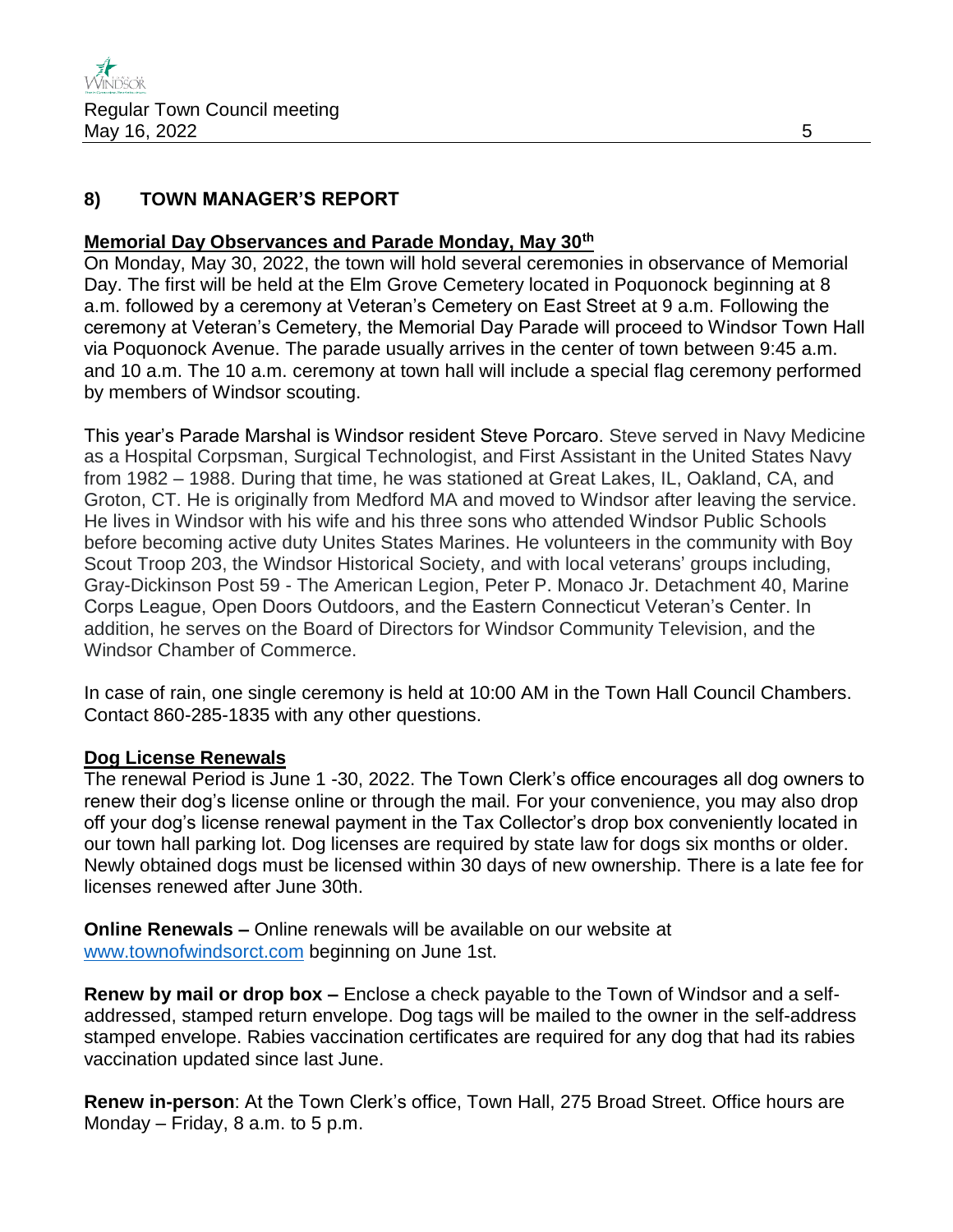## **Windsor Affordable Housing Survey Public Workshop**

Just a reminder that a public workshop on the development of the town's Affordable Housing Plan will be held tomorrow evening (May 17<sup>th</sup>) at 7:00 p.m. at the Town Hall. Staff will present the results of the Windsor Affordable Housing online survey as well as review the draft plan. Public comments are welcome during the meeting. For more information, please go to the town's website at [www.townofwindsorct.com](http://www.townofwindsorct.com/) or call 860-285-1980 with any questions.

## **Hypertension Workshop**

The Windsor Health Department will be hosting a Hypertension Workshop via Zoom on May  $23<sup>rd</sup>$  from 6:30 p.m. – 8:30 p.m. This is the fifth in a series of six Hypertension Workshops being held. The May 23<sup>rd</sup> workshop will discuss Adherence to High Blood Pressure Therapy and will be presented by Atique Mirza, MD. Please register online at [www.townofwindsorct.com.](http://www.townofwindsorct.com/) There is no charge for participation. If you have questions, please call the Windsor Health Department at 860-285-1824.

## **Building Inspection Services**

Town staff continues to explore the possibility of extending our temporary agreement with South Windsor for Building Inspection Services as the marketplace for certified and experienced Chief Building Officials is extremely tight.

We currently have two full-time assistant building officials with the South Windsor Chief Building Official providing 8 to 10 hours a week of assistance and oversight. As we enter into the more active construction season, there may be some scheduling delays on certain types of inspections. We appreciate our permit holders' patience.

# **CT DOT Construction Projects**

## *Paving of Route 75*

The contractor repaving Route 75 between River Street and High Street will be changing their work schedule so the milling and paving will occur during the day versus the overnight hours.

Town staff have reached out to the CT DOT to express concerns relative to traffic management especially given morning and afternoon rush hours and student drop off and pick up times at the Poquonock School. CT DOT states that through traffic will be allowed.

# *I-91 Bridge Repair Work*

Staff has also contacted the DOT to express concerns regarding planning of day-time construction activities on I-91. This past weekend, work on I-91 northbound resulted in multiple lanes being closed. Motorists sought alternative routes which added significant amounts of traffic on local town and state routes. We have asked DOT not to schedule day time lane closures this Saturday as the Shad Derby is being held.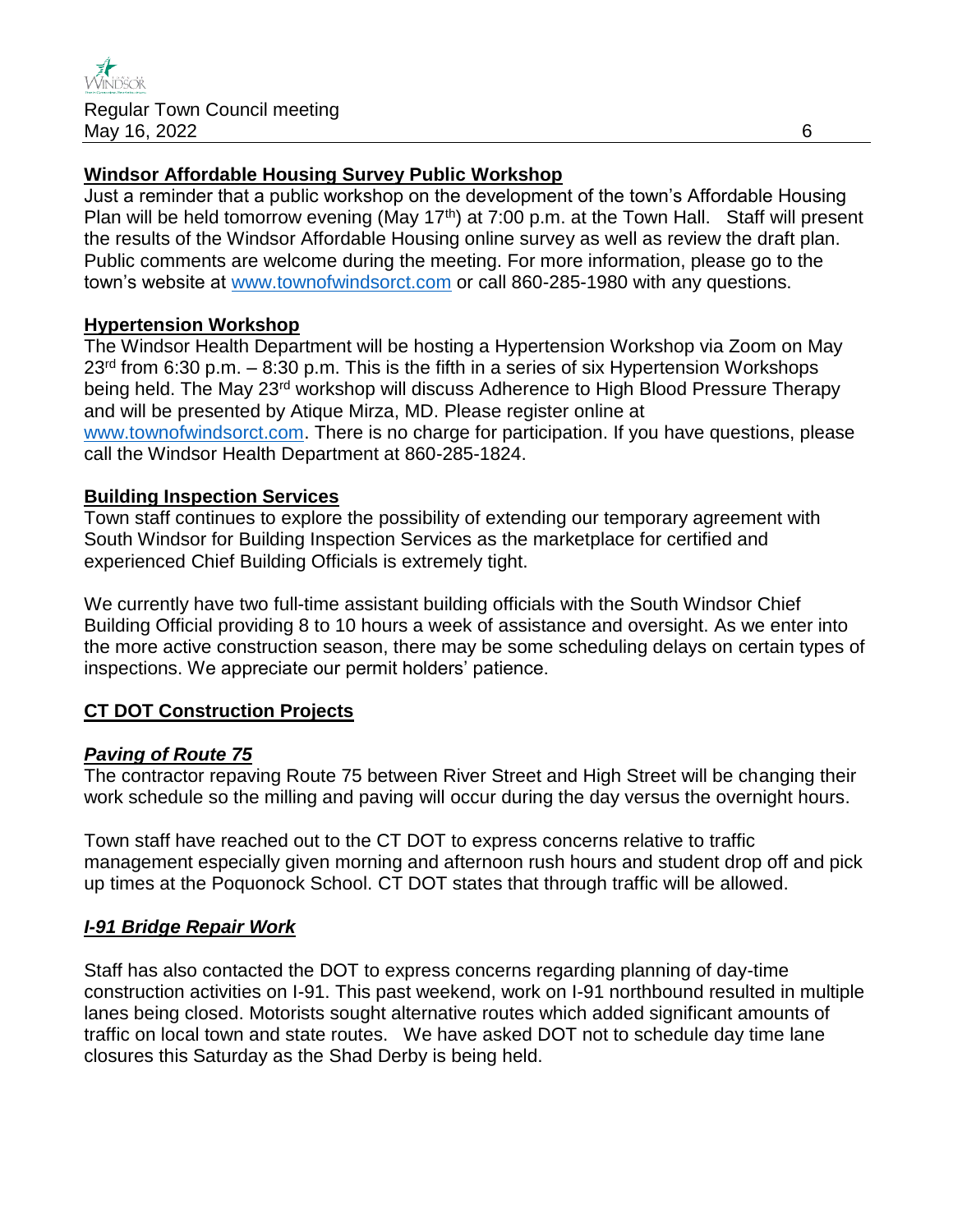### **Healthy Minds, Healthy Windsor**

The Social Services Department, in conjunction with the CT Department of Mental Health & Addiction Services, PGS (Problem Gambling Services) and Amplify, will be sponsoring a program 'Healthy Minds, Healthy Windsor' on May 24<sup>th</sup>. This event will have a community discussion on the stigmas associated with mental health. All ages are welcome to attend. This will be an in person event at the Windsor Public Library, 323 Broad Street, from 6-8 p.m. on Tuesday, May 24<sup>th</sup>. Child care will be provided.

#### **National Public Works Week**

I'd like to extend my thanks and appreciation to our Public Works and Engineering Department for all that they do to keep us safe, maintain our facilities and infrastructure, as well as work to beautify the community.

The men and women of these departments are on call 24 hours a day - year in and year out no matter what the weather conditions.

They are responsible for a wide array of activities and services that touch our lives each and every day. Not only do they maintain well over 150 miles of roads ways, they also take care of:

- 87 miles of sidewalks
- 95 acres of grass turf
- 27 athletic fields and hundreds of acres of open space
- over 3,000 storm drains and 100 miles of drainage pipes

Our dedicated employees help support multitudes of community events such as setting up polling locations and maintaining community centers and buildings that range in age from 150 years old to newly renovated ones.

Thank you to each member of our public works and engineering team for working in partnership will all of our fellow departments. With you we are a much stronger and vibrant community.

Councilor Black-Burke thanked Town Manager Souza for his report and thanked him for reaching out to the State regarding the additional traffic that was seen in town last weekend because of construction on I-91. Knowing that the roadwork will continue this coming weekend, she asked if there was anything the Council could do. She asked how the town will notify residents that construction will be happening up on route 75 this weekend. Town Manager Souza responded that once we receive confirmation from DOT and their contractor, we will use social media to alert residents and consider potentially using our Everbridge Notification System.

Deputy Mayor Rampulla Bress thanked Town Manager Souza and wanted to echo his sentiments about the Public Works and Engineering Departments and to thank them for all they do. She also thanked him for the survey. She noted that the survey was up and gone pretty quickly and asked if there was a necessary time constraint for it to be gone so quickly. She asked if there is a possibility that residents might continue to participate. Town Manager Souza replied that we did have a little bit of a time restraint but he will check with staff. Deputy Mayor Rampulla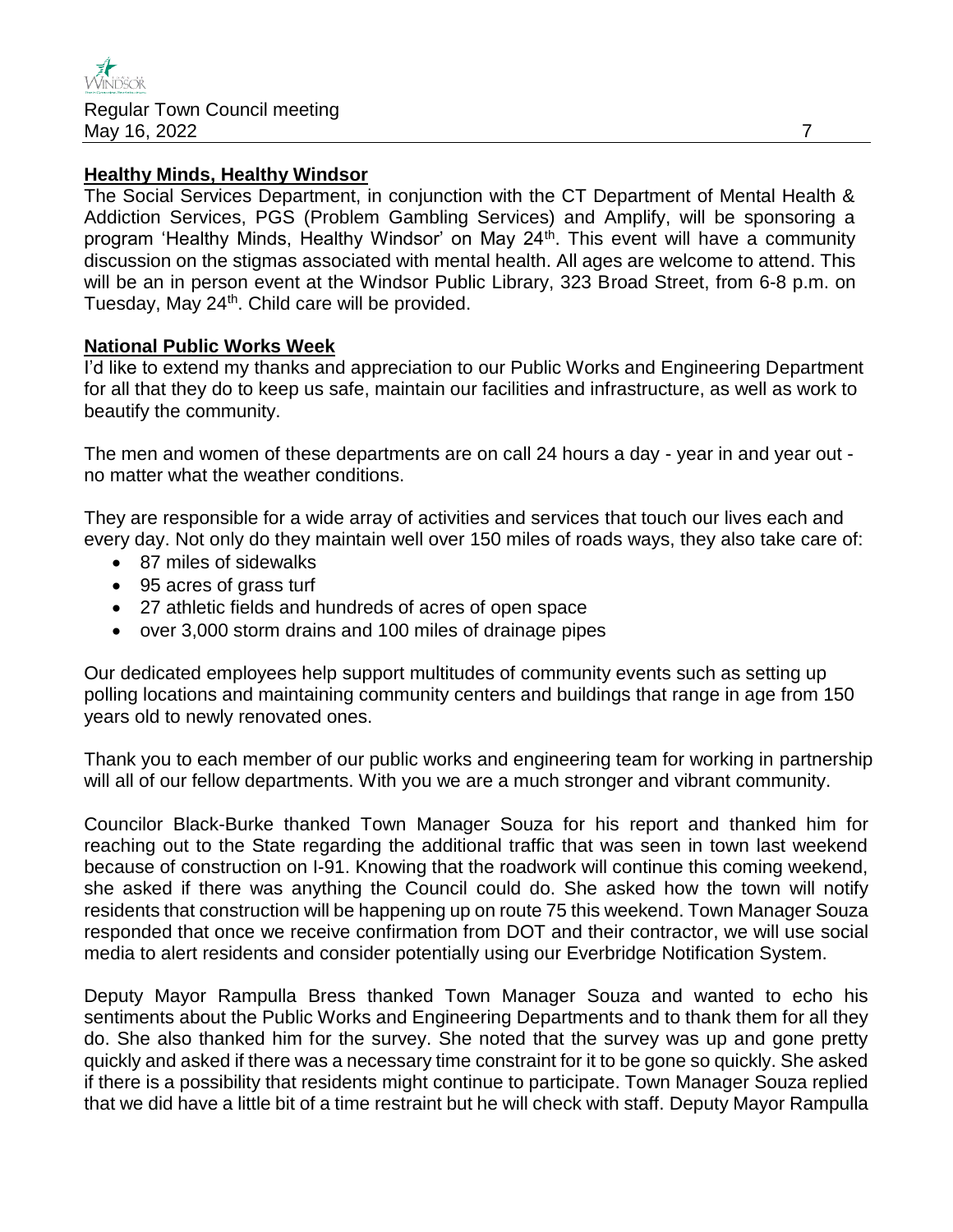

Bress thought it was a great survey and appreciated the social media push which is how she learned of the survey.

Mayor Trinks asked Town Manager Souza if the road construction would continue in the same location as last weekend. Councilor Black-Burke clarified that the construction was northbound on I-91 last weekend and this weekend it is proposed to be southbound.

Town Manager Souza stated that he is hopeful that traffic flow will improve with two travel lanes open on the southbound lane this coming weekend. There is the potential that if it backs up, that people will get off at the Windsor Locks exit and then use route 20 or 159.

Councilor Eleveld stated the issue is Waze, Google Maps and other GPS programs. They will figure out how to get you around traffic backups the fastest way. The problem is that drivers may get stuck in the town center on Saturday. Unfortunately, there isn't much we can do about it.

Deputy Mayor Rampulla Bress stated that she wanted the public to know that the Council, the Town Manager and town staff did not have anything to do with the scheduling of the construction work. She stated that it was totally out of our hands.

# **9) REPORTS OF STANDING COMMITTEES**

Town Improvements Committee – Councilor Dobler – None

Finance Committee – Councilor Terranova reported that the Committee will meet next week to discuss the Tax Increment Finance (TIF) policy that was referred to the Committee back in March. They will also continue working on the Unassigned Fund Balance policy and the Tax Abatement policy.

Health & Safety Committee – Councilor Black-Burke – None

Personnel Committee – Deputy Mayor Rampulla Bress reported they are scheduling a June meeting and they are working on a date. At that time, they would be interested in taking more input from the community for the Windsor Commission on the arts.

- **10) ORDINANCES** None
- **11) UNFINISHED BUSINESS** None
- **12) NEW BUSINESS** 
	- a) Set mill rate for FY 23 budget

MOVED by Deputy Mayor Rampulla Bress, seconded by Councilor Black-Burke, that the mill rate for the fiscal year beginning July 1, 2022 be set at 33.27 mills for real estate and personal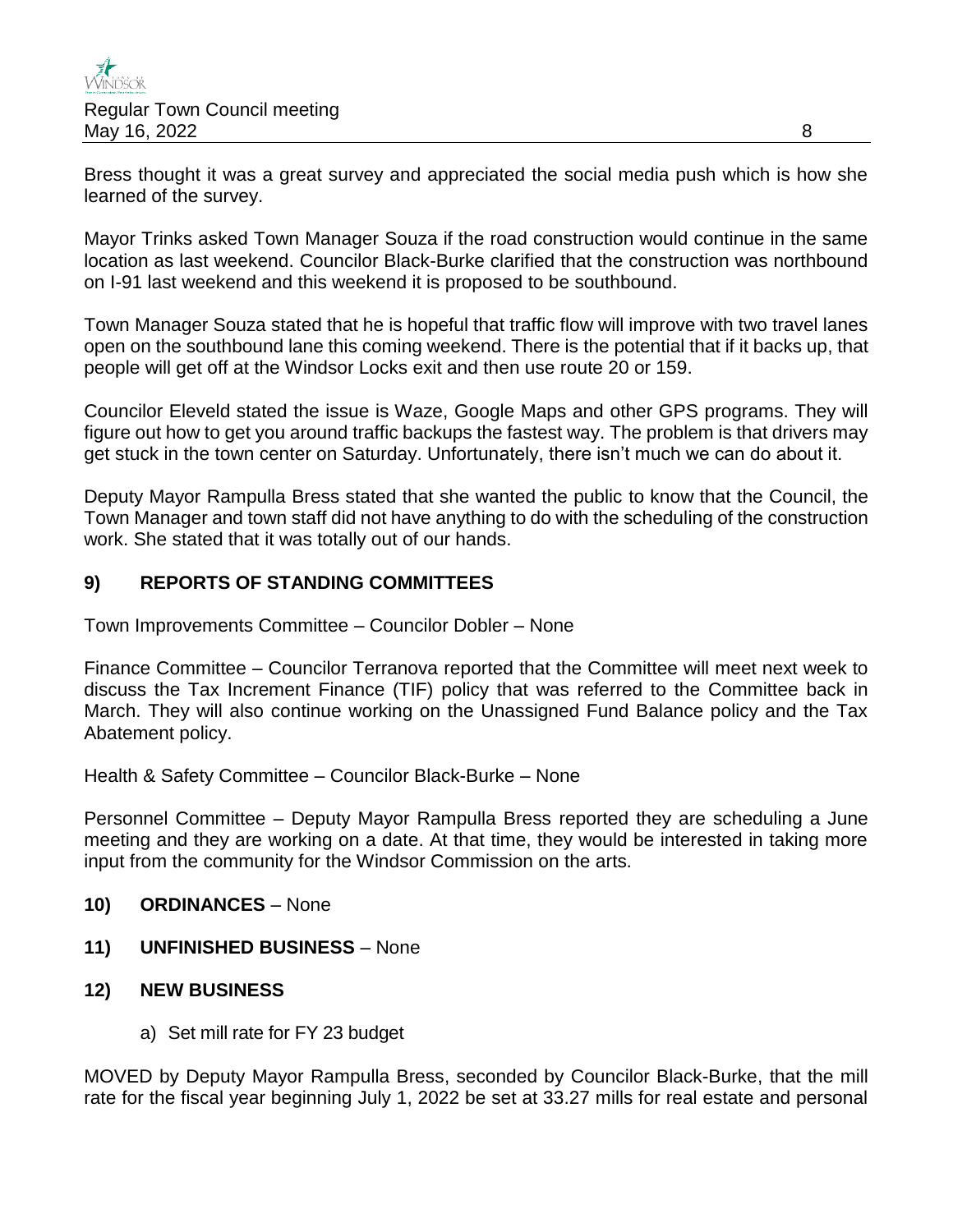property and 32.46 mills for motor vehicles, which reflects the October 2021 property valuation with a total estimated net taxable grand list for FY 2023 of \$3,316,231,394.

Jim Bourke, Finance Director, reported that voters adopted the FY 2023 General Fund budget of \$129,894,300 on May 10, 2022. The adopted budget requires a tax rate of 33.27 mills for real estate and personal property and a separate tax rate of 32.46 mills for motor vehicles per the recently approved State of Connecticut's motor vehicle mill rate cap. 33.27 mills is the same tax rate as the current fiscal year.

Mr. Bourke stated that based on the adopted budget, property owners will not see a tax increase on real estate unless the property was altered in some fashion resulting in a change in assessed value. Individual property assessments are determined by the Town Assessor's Office per the October 1, 2021 valuation. He asked to please note that the valuation of the majority of vehicles increased between October 2020 and October 2021, therefore the actual tax impact could be greater year over year for those vehicles. The State of Connecticut's adopted budget provides a reimbursement grant in the amount of approximately \$205,000 to reimburse the town for revenue lost as a result of the cap on the motor vehicle mill rate being lower than 33.27.

Town Manager Souza stated that if the Council adopts this, the town would follow the same timeline in terms of billing as in year's past. In the 3rd or  $4<sup>th</sup>$  week of July, tax bills would go out with taxes due by the 1<sup>st</sup> of August without any late penalties or fines.

Councilor Eleveld asked for clarification if Town Manager Souza meant the 3<sup>rd</sup> or 4<sup>th</sup> week of June, not July. Mr. Souza apologized and said yes, June is correct.

Motion Passed 9-0-0

b) Approve Tax Suspense List

MOVED by Deputy Mayor Rampulla Bress, seconded by Councilor Eleveld, that \$193,182.95 motor vehicle, supplemental, and personal property taxes be transferred to the Suspense Tax Book from the following respective Grand List years:

October 1, 2017 – \$309.00 October 1, 2018 – 192,873.95

Cathleen Elliot, Tax Collector, reported that in accordance with Connecticut State Statutes §12- 165, the Suspense List must be submitted annually to the Town Council. This list consists of motor vehicle, supplemental and personal property taxes on the 2018 Grand List that are considered not collectable. She also included in the agenda item summary one account from the 2017 Grand List which was added on after that list had been suspended and is still showing as an active account.

Ms. Elliot stated that various methods of collection have been pursued and all vehicle registrations have been reported to the Motor Vehicle Department. Transferring these bills to the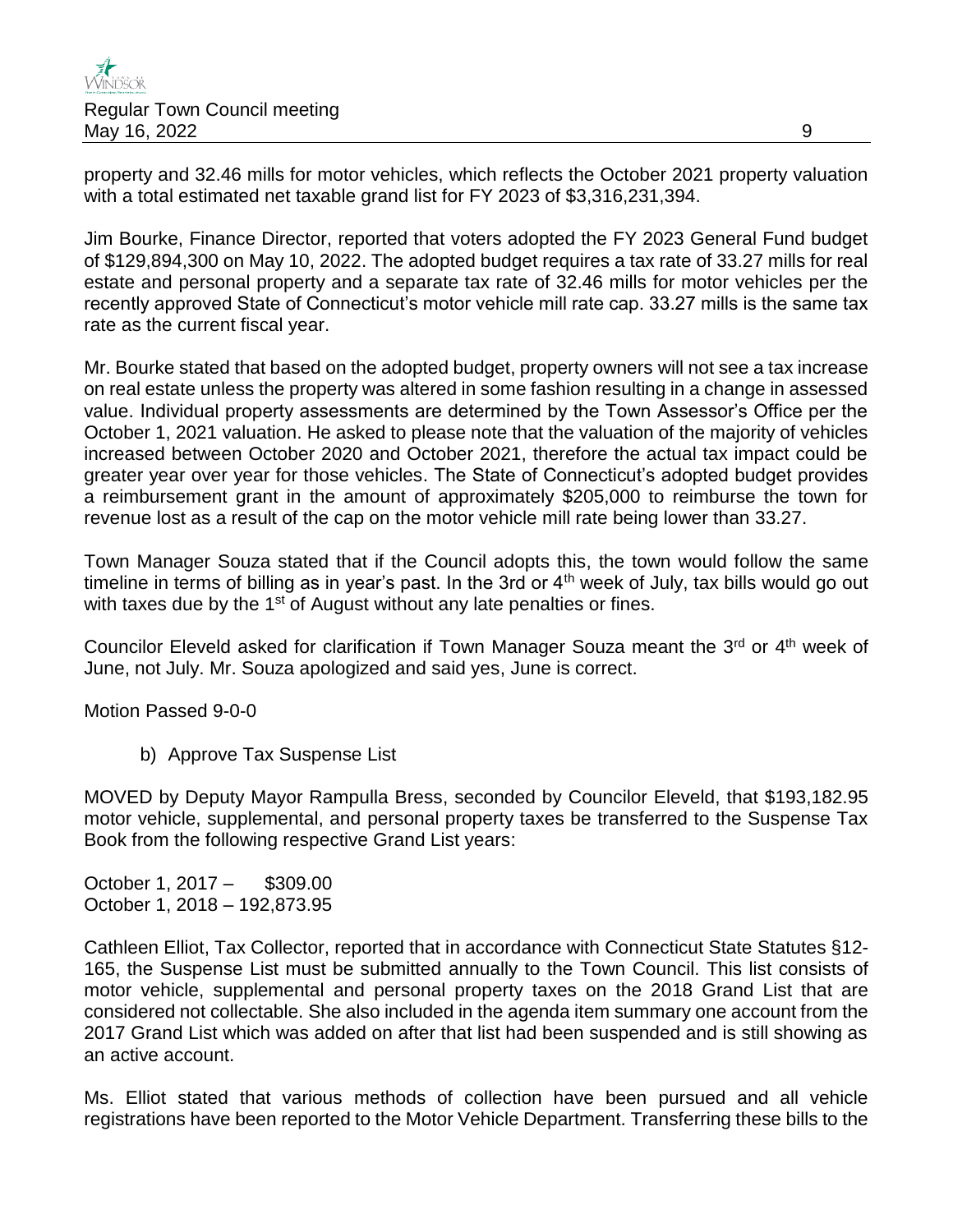Suspense Book does not mean we cannot collect if the taxpayer appears or is found through further efforts. However, this transfer presents a more accurate picture of the town's accounts receivable at this time. She reports that the financial impact on the accounts receivable will be \$193,182.95 less.

Motion Passed 9-0-0

c) Approve an appropriation of \$35,000 from the Capital Projects Fund Assigned Fund Balance for the design and alternative energy analysis of the Milo Peck Child Development Center and Montessori School HVAC Project

MOVED by Deputy Mayor Rampulla Bress, seconded by Councilor Eleveld to approve an appropriation of \$35,000 from the Capital Projects Fund Assigned Fund Balance for the design and alternative energy analysis of the Milo Peck Child Development Center and Montessori School HVAC Project.

Robert Jarvis, Director of Public Works, reported that the proposed bond ordinance for the originally designed construction project was not approved at the February 22, 2022 Special Town Meeting, as concerns were raised relative to the use of fossil fuel for the heating portion of the new HVAC system. Comments and input from Town Council members, Clean and Sustainable Energy Task Force members and others have included suggestions to conduct a comparative analysis of a non-fossil fuel option with the original design. He stated the staff has received a proposal to provide an alternative design option and a comparative analysis. Such a design and cost analysis will provide additional information to facilitate the project evaluation and decision making process going forward. At this time, staff is respectively requesting the appropriation of \$35,000 for professional services.

Mr. Jarvis stated that the new design will include the consideration and integration of energy efficient alternative heating, ventilating, and air conditioning equipment for the facility. The new design alternative will include complete removal of all existing HVAC systems and installation of all new fossil free energy efficient HVAC systems. The scope of work will include a comparative analysis of the original proposed HVAC system and a non-fossil fuel alternative (all electric option). The evaluation will address estimated project costs, energy consumption, life cycle costs and carbon dioxide emissions for both alternative designs. Mr. Jarvis said the design costs are estimated to be \$35,000 with a 10% contingency. If authorized, design and the cost analysis would begin within a few weeks. It is anticipated this work would take 90 days to complete.

Councilor Eleveld asked if we are doing an evaluation of the original design versus an all-electric type design. Mr. Jarvis responded yes, that is correct. The existing design will remain as is and what we are doing is supplementing that with an all-electric system. Councilor Eleveld asked if we would be able to reasonably look at this project and its costs and be able to utilize that information in a simplistic analysis of other buildings that may need upgrades. Mr. Jarvis stated that each building is unique in its construction, so it is important to take that into account, but that premise is sound and we could use this as a basis going forward.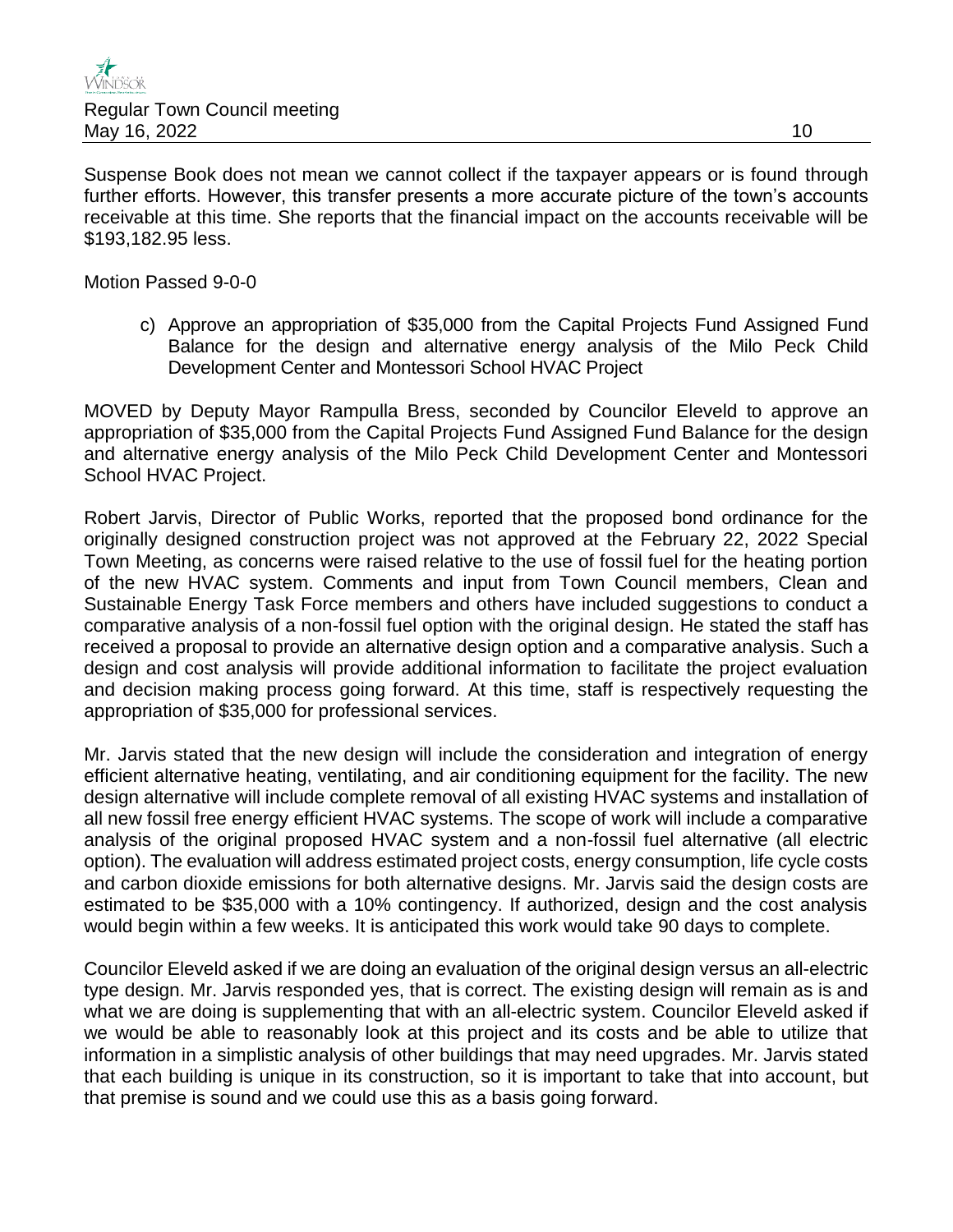

Councilor Eleveld stated that a Co2 analysis was mentioned and he's presuming that if they are going to do this that they are also going to review the Co2 output of electrical generation. He wanted to be sure the analysis included the carbon side of the electric generation. Mr. Jarvis stated that he understood his point.

Deputy Mayor Rampulla Bress asked about the timeline for this project and if Council adopts this process. Mr. Jarvis stated that it will depend on the result of the evaluation. If the evaluation yields the need to design the alternative, that could add many months to appropriate funding and conduct that design. Deputy Mayor Rampulla Bress stated this it is her understanding that part of the design will be moving forward. She asked if this is for part of the project or the whole project. Town Manager Souza responded this will get us 40-50% design with the alternative. Then there would be a decision point for the Council if they want to move forward with the allelectric or alternative option. If the Council wanted to revert back to the original design, we would be able to rebid and would be looking at a fall/early winter timeframe.

Deputy Mayor Rampulla Bress stated that her deepest concern is that the building needs the HVAC replaced and now students will be going back in the fall and they won't have the renewed HVAC. She stated as a retired educator, it is important to her that we work expeditiously so we can get the air moving in that building for the occupants. She is interested to see how things turn out because she is disappointed that we had to delay this project.

Motion Passed 8-1-0 (Councilor Smith against)

d) Approve an appropriation of \$165,000 in American Rescue Funds for the establishment of a Small Business Incubator and Support Center

MOVED by Deputy Mayor Rampulla Bress, seconded by Councilor Black-Burke to authorize the use of \$165,000 in American Rescue Plan Act funds for the purpose of establishing a business incubator and small business support center in Windsor Center, with \$70,000 of the total being from the unused authorization for the Small Business and Nonprofit Recovery Grant Program.

Patrick McMahon, Economic Development Director, reported that staff is respectively requesting that the Town Council allocate \$165,000 in American Rescue Funds (ARF) to establish Windsor Worx, a new co-work space, small business incubator and resource center in Windsor Center. Grant funds are proposed to be used to support establishing the shared work and collaboration spaces, write-down a portion of start-up costs, as well as provide resources for technical support and education programs geared to existing small businesses across town and those aspiring to start or grow a new venture. Use of ARF resources in this fashion would provide new resources to existing small businesses to facilitate growth and success and to launch new entrepreneurial enterprises in the community and bring increased energy to the town center.

Mr. McMahon stated that Windsor Worx would have three primary components: 1) physical meeting and networking spaces; 2) professional services and 3) community programming and events. Windsor Worx has a business model that is expected to be cash flow positive once the building has been fitted-out and fully leased. However, seed capital is required at the start-up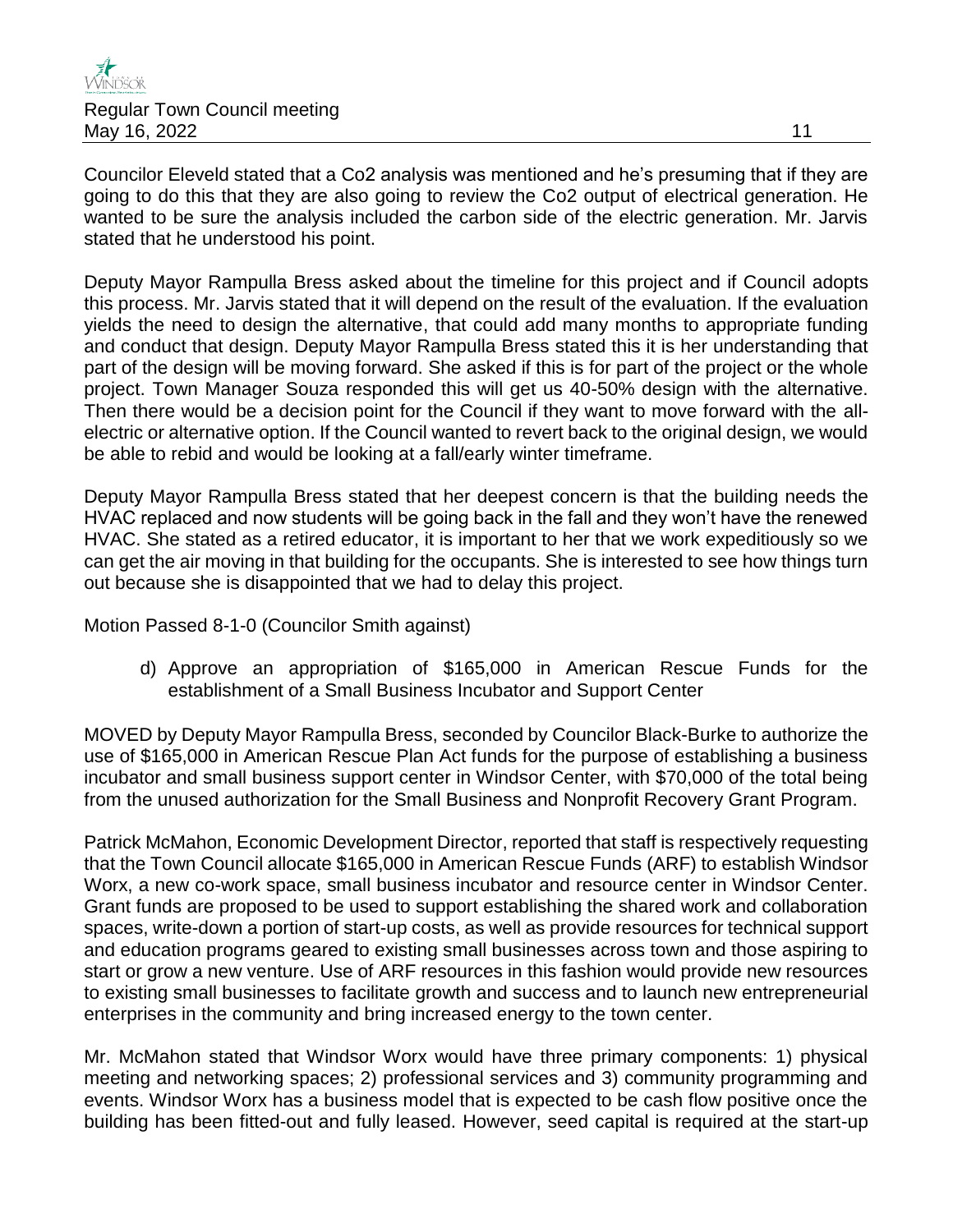

phase and in the first eighteen months thereafter to stabilize the finances. Bromleigh Enterprises is expected to fundraise and/or seek small business loan proceeds to help finance the start-up. An allocation of ARF resources is necessary to make the start-up phase viable and to sustain the enterprise until the facility is stabilized with full rental income. ARF funding would be utilized to assist in the costs of furniture, fixtures and equipment, fit-out costs specific to the co-work operation, as well as programming costs. It would be very difficult for Bromleigh Enterprises to launch Windsor Worx without an infusion of ARF funding.

Mr. McMahon said the facility would offer a range of space rental options including 'hot desks' that can be rented by the day, dedicated work stations and a handful of private office spaces. There would also be a conference room that could be rented. He also stated that as a condition of the town's financial participation, Windsor Worx will provide certain technical assistance, educational programming and other deliverables. Windsor Worx has a business model that is expected to be cash flow positive once the building has been fitted-out and fully leased. However, seed capital is required at the start-up phase and in the first eighteen months thereafter to stabilize the finances. Bromleigh Enterprises is expected to fundraise and/or seek small business loan proceeds to help finance the start-up.

Mr. McMahon reported that there is no financial impact to the Town's general fund budget. It is proposed that the Town Council approve a total of \$165,000 in American Rescue Funds for this project, with \$70,000 from the previously approved but unused Small Business and Non-Profit Grant program and \$95,000 in new ARF allocation.

Mr. McMahon introduced Annisa Teich, Managing Director of West Hartford Coworking. Ms. Teich stated that West Hartford Coworking has been in business for 5 years. The shift to expand the business is based on the statistics that Mr. McMahon shared. They are seeing a trend here in the area. Coworking popularity is coming up in the suburb area because of the trend of small business ownership. She is seeing people take the big step to make second and third chapters of careers. Big moves and dreams are taking place in their Coworking facility and they are so thrilled to be a part of it. Ms. Teich stated they are only a small space in West Hartford and they're not really interested in growing to 10,000-20,000 square feet like the WeWorks of the world. She stated that they see value in digging into the community and that they see themselves populating other smaller town centers to help with the economic development of those areas. Ms. Teich said they are excited to provide both space and service to help businesses in the greater Windsor area to thrive and new ones.

Councilor Eleveld stated that he was disappointed that there were no financials included with the information. He stated that clearly they hope to be profitable and must have some sort of numbers that they are looking at. He would have expected to see those numbers. He stated he will have to vote no based on the lack of financial information.

Town Manager Souza apologized and stated that it was his decision not to provide detailed cost performers. He said it wasn't Ms. Teich's decision and that she has provided that information. He stated that we can provide those numbers to Council.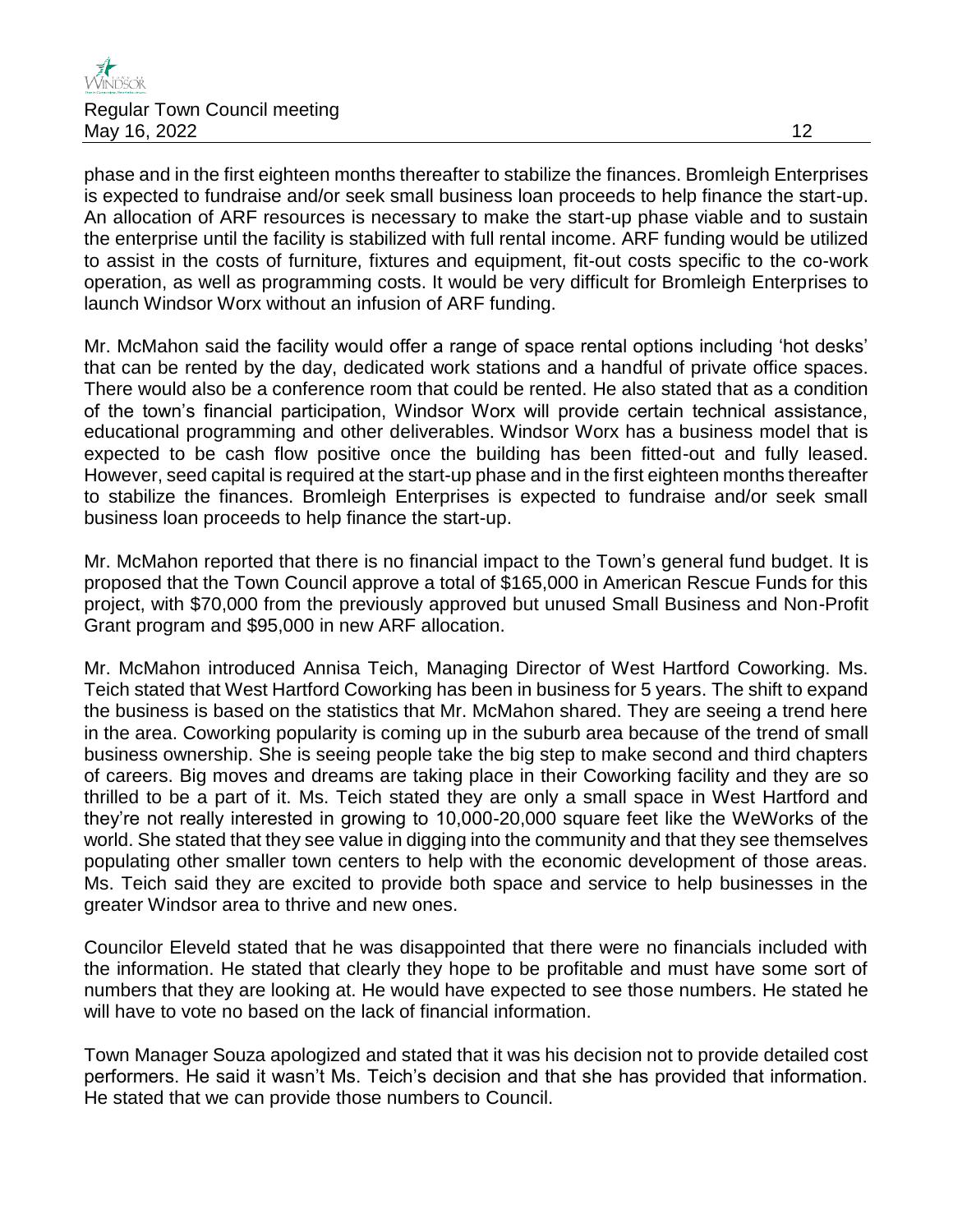Councilor Eleveld accepted Town Manager Souza's apology, but his position hasn't changed. He recommended tabling this until the next meeting at which point once he sees those numbers he might change his mind.

Deputy Mayor Rampulla Bress stated she was in support of the project. She stated she didn't think people would come before Council without having a belief that this is going to be profitable and not have done their homework. She believed it is an appropriate use of funds. She would like to see the financials as well, but doesn't need to see them to make a decision. She stated that she is very excited about this project.

Councilor Gluck Hoffman stated that she doesn't disagree with Deputy Mayor Rampulla Bress. She agrees that she would like to see the financials and does think they did their due diligence, but the Council has to consciously vote for the constituents of the community. She's not against it, but would like to see the numbers.

Councilor Walker stated that this is the first time he has heard about this project. He would have liked to have some prior knowledge to look at this. He didn't think the town was ready to deal with this issue and he would vote no.

Town Manager Souza apologized and stated that this was not meant to be a contentious topic and it doesn't have to be approved this evening. He wanted Council to be comfortable with the numbers. If the Council wanted, we could move this to the next Council meeting. This is not meant to be rushed.

Councilor Eleveld stated he would amend the motion to delay consideration until the first meeting in June.

Mayor Trinks stated that he doesn't have any trouble with pushing it off. We could do it tonight, but we can wait and flush it out. He asked if a two week delay would be okay. Mr. McMahon stated that two weeks would be fine.

Councilor Black-Burke stated that she is prepared to vote. She is extremely excited about this coming to Windsor. She stated that the Council did have an opportunity to hear about this project at a previous Council meeting. She understood the need to see the numbers. She is prepared to vote because she is thinking about young people and young working folks who have an entrepreneurial mind. She stated this is the type of business we want to see in our downtown area. She doesn't need the two week delay. She stated that her vote is yes.

Councilor Gluck Hoffman asked how long it would take to get this started and would two weeks make an impact. Mr. McMahon stated that if the appropriation is approved then the clock starts running for Ms. Teich to secure some additional funding that they would be bringing to the table for this project. He stated they are hoping to have the word in time to start the construction during the summer months. The sooner they can set the wheels in motion the better, but he thought a two week delay, if it will build the support of the full Council, would be beneficial.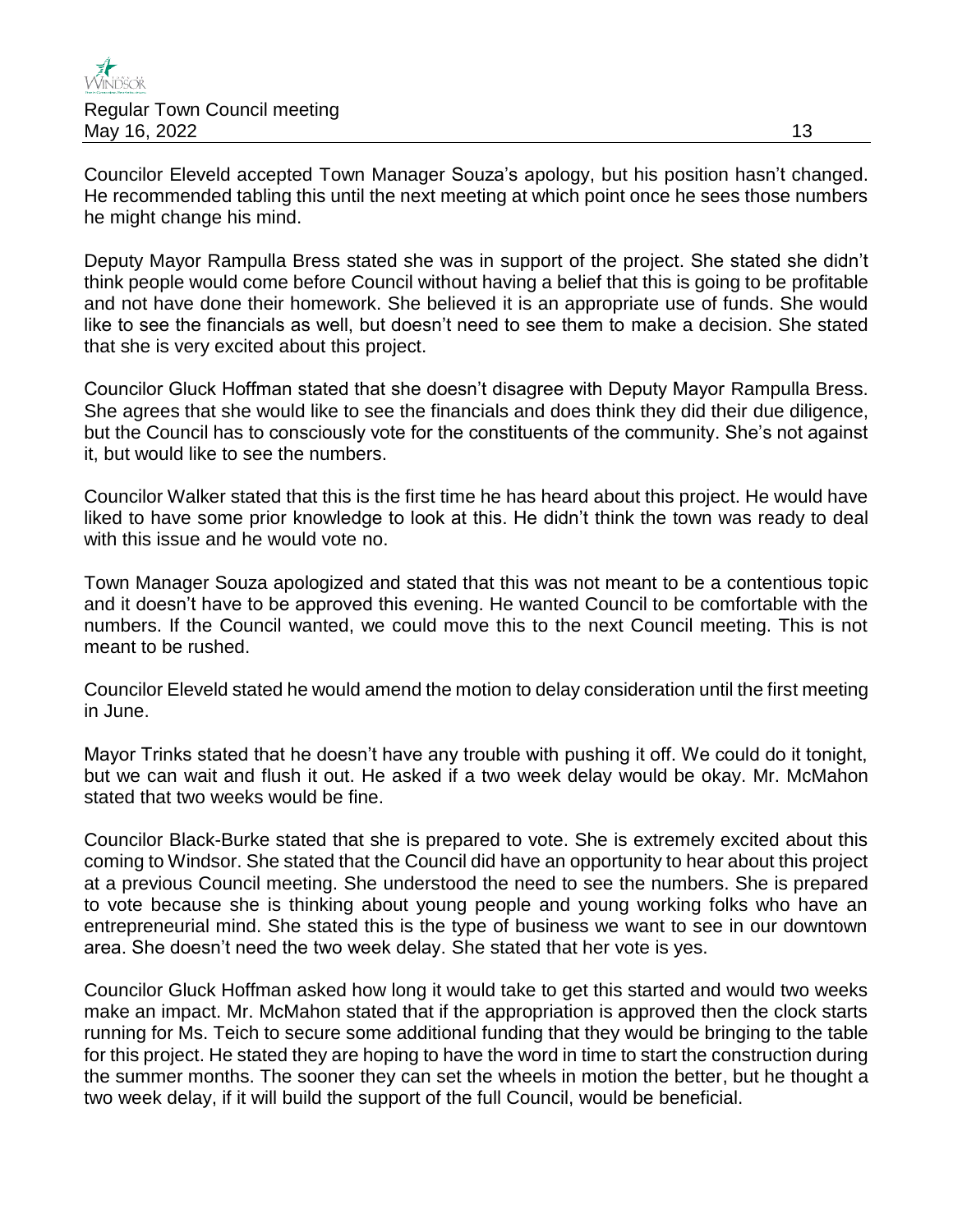Councilor Smith stated the startup will require \$110,000 in grants and financing before the American Rescue Funds are committed, is that correct? Mr. McMahon said that was correct. Mr. Smith read several reviews online and they were all very positive. He stated that he can't vote in favor until he sees the numbers and is properly vetted. He said he would vote in the affirmative in two weeks and didn't think two weeks would make much of a difference to the timeline.

Councilor Dobler stated he can understand where some of his Council members are coming from and that it would be nice to see the numbers, however he has trust in our Town Manager and town staff that they have vetted this enough. He believed they wouldn't be before Council if the numbers didn't look good.

Mayor Trinks stated he agreed with Council Dobler. We trust what our Town Manager and staff do. The numbers can be given to Council in the next couple of days. It will take a few weeks for this to go through and if something jumps out then we can revisit this. He said let's move forward on this.

Councilor Gluck Hoffman asked if there would be further funding needed past this \$165,000 allocation. She also wanted to clarify that she doesn't not trust our Town Manager and that it is not that at all. She personally wanted to see the numbers.

Town Manager Souza stated that the recommendation at this point is not to make an additional request. It will be \$165,000 based upon the financials and the projections. If the Council wanted to continue to buy services that would be of free in nature or at a reduced cost to continue the development of that eco system, then that is a separate discussion but as envisioned right now this will be a two to three year effort where certain milestones have to be met before those additional phases would be released.

Mayor Trinks apologized that he didn't mean to insinuate that Council members didn't trust the Town Manager.

Councilor Smith asked what would happen in year six of the lease if Loomis wanted the space back. Would you find someplace else or is there a contingency in place? Ms. Teich stated that six years is a long time for a small business. They have every intention of staying in the building and if they had to leave they would figure out a way to stay in Windsor.

Motion Passed 5-4-0 (Councilors Eleveld, Hoffman, Smith and Walker against)

MOVED by Deputy Mayor Rampulla Bress, seconded by Councilor Terranova, to move item 12F to the bottom of the agenda after Item 16 (Executive Session).

Motion Passed 9-0-0

# **13) RESIGNATIONS AND APPOINTMENTS**

MOVED by Deputy Mayor Rampulla Bress, seconded by Councilor Smith, to: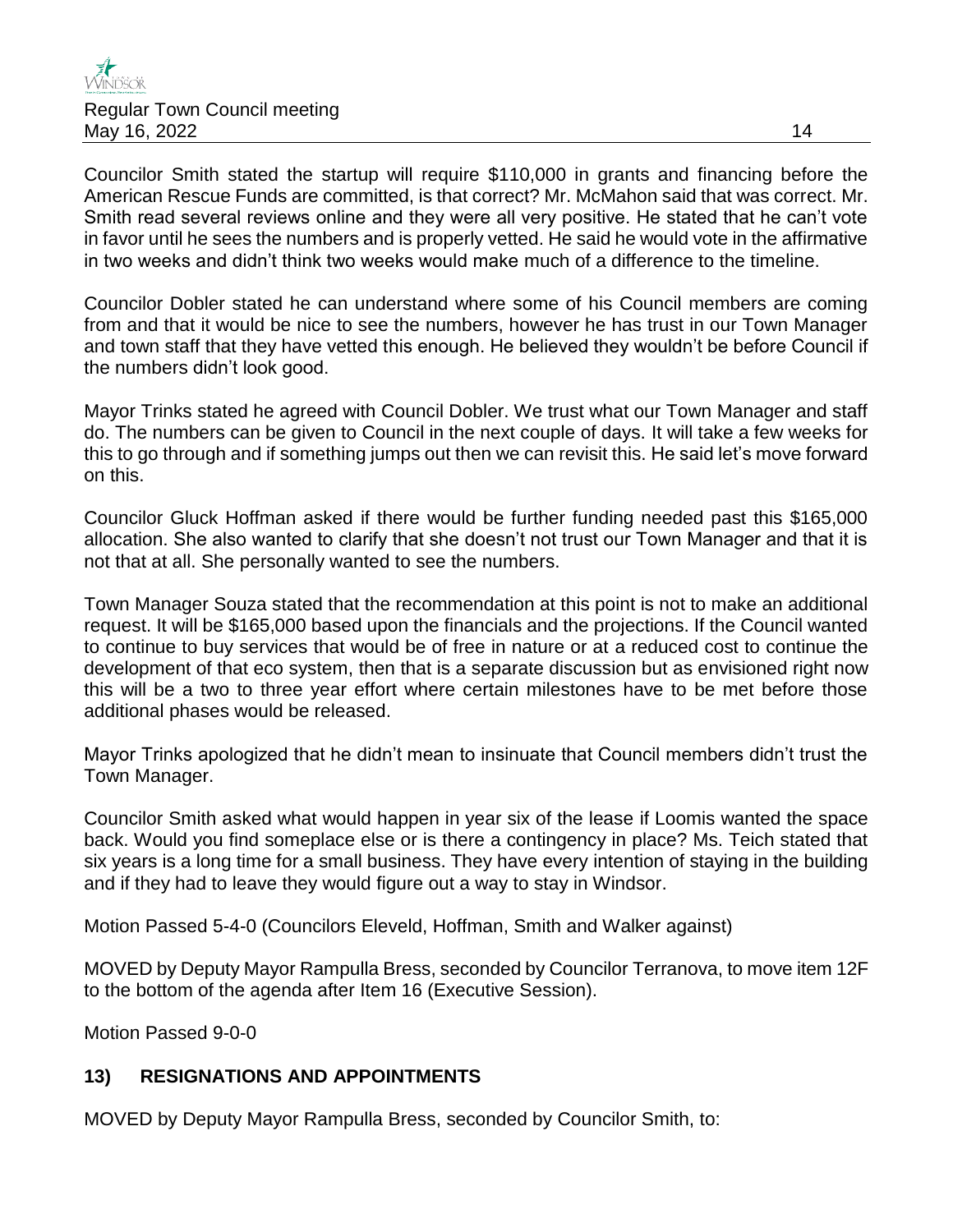- a) APPOINT James Madison as a Republican Alternate member to the Human Relations Commission for a three year unexpired term to expire May 31, 2024, or until a successor is appointed
- b) APPOINT Lisette LaTorre as a Republican member to the Human Relations Commission for a three year unexpired term to expire March 31, 2024, or until a successor is appointed
- c) REAPPOINT Gary Johnson as a Democratic member to the Public Building Commission for a three year term to expire November 30, 2024, or until a successor is appointed
- d) APPOINT Linda Massa as an Unaffiliated member to the Commission on Aging & Persons with Disabilities for a three year unexpired term to expire January 31, 2023, or until a successor is appointed
- e) APPOINT Thomas Hayes as a Republican member to the Human Relations Commission for a three year unexpired term to expire May 31, 2023, or until a successor is appointed
- f) REAPPOINT David Raney as a Republican member to the Hartford Area Cable Television Advisory Committee for a two year term to expire December 31, 2023, or until a successor is appointed
- g) REAPPOINT Pamela Cook as an Unaffiliated member to the Youth Commission for a three year term to expire January 30, 2025, or until a successor is appointed
- h) REAPPOINT Collette Yeich as a Republican member to the Conservation Commission for a five year term to expire November 30, 2026, or until a successor is appointed.

Motion Passed 9-0-0

# **14) MINUTES OF PRECEDING MEETINGS**

a) Minutes of the April 25, 2022 Special Town Council Meeting

MOVED by Deputy Mayor Rampulla Bress, seconded by Councilor Eleveld to approve the unapproved minutes of the April 25, 2022 Special Town Council meeting as presented.

Motion Passed 9-0-0

b) Minutes of the April 27, 2022 Special Town Council Meeting

MOVED by Deputy Mayor Rampulla Bress, seconded by Councilor Eleveld, to approve the unapproved minutes of the April 27, 2022 Special Town Council meeting as presented.

Motion Passed 9-0-0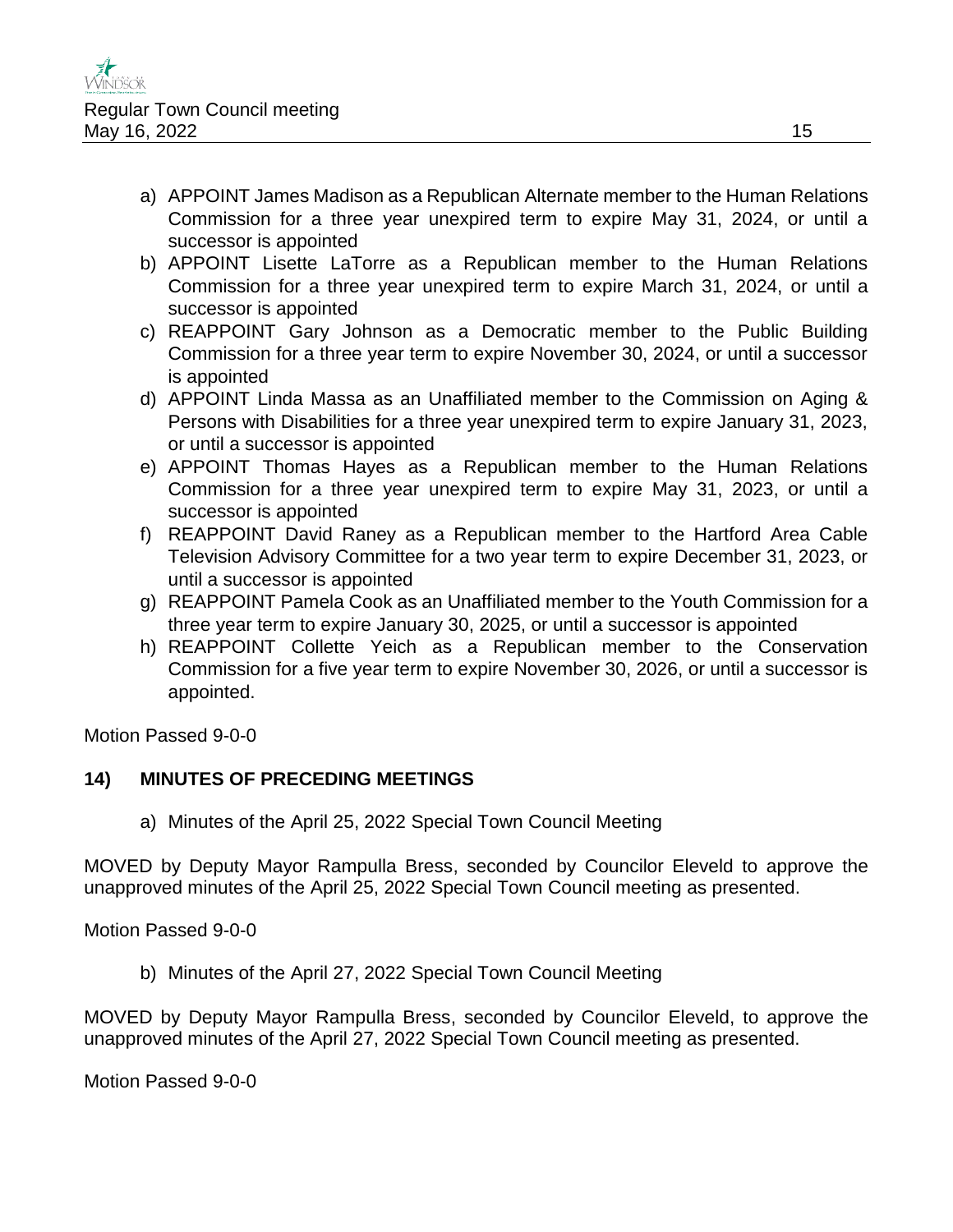c) Minutes of the May 2, 2022 Public Hearing (CDBG)

MOVED by Deputy Mayor Rampulla Bress, seconded by Councilor Smith to approve the unapproved minutes of the May 2, 2022 Public Hearing (CDBG) meeting as presented.

Motion Passed 9-0-0

d) Minutes of the May 2, 2022 Public Hearing (20 William Street)

MOVED by Deputy Mayor Rampulla Bress, seconded by Councilor Smith to approve the unapproved minutes of the May 2, 2022 Public Hearing (20 William Street) meeting as presented.

Motion Passed 9-0-0

e) Minutes of the May 2, 2022 Regular Town Council Meeting

MOVED by Deputy Mayor Rampulla Bress, seconded by Councilor Smith to approve the unapproved minutes of the May 2, 2022 Regular Town Council meeting as presented.

Motion Passed 9-0-0

## **15) PUBLIC COMMUNICATIONS AND PETITIONS** – None

MOVED by Deputy Mayor Rampulla Bress, seconded by Councilor Black-Burke, to enter Executive Session at 9:17 p.m. for the purpose of:

a) Strategy and negotiations with respect to pending claims and litigation (CIGNA vs Town of Windsor)

Motion Passed 9-0-0

## **16) EXECUTIVE SESSION**

Present: Mayor Donald Trinks, Deputy Mayor Lisa Rampulla Bress, Councilor Nuchette Black-Burke, Councilor James Dobler, Councilor Ronald Eleveld, Councilor Kristin Gluck Hoffman, Councilor Kenneth Smith, Councilor Jody Terranova, and Councilor Len Walker

Staff: Town Manager Peter Souza and Larry Labarbera, Assessor

Guests: Kevin Deneen of the law office of O'Malley, Deneen, Leary, Messina and Oswecki